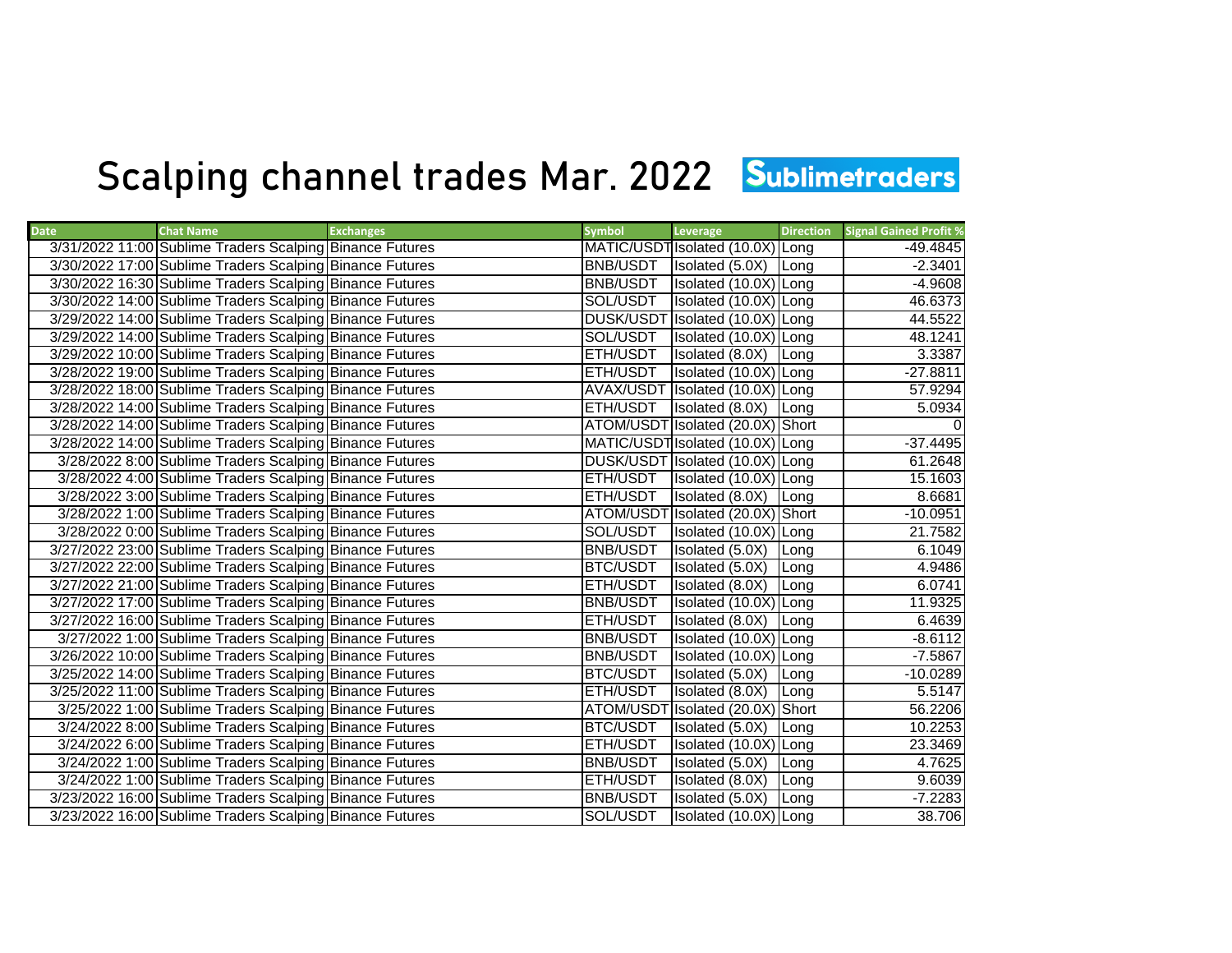| 3/22/2022 5:00 Sublime Traders Scalping Binance Futures              |                 | BNB/USDT   Isolated (5.0X)   Long |              | $-8.2721$   |
|----------------------------------------------------------------------|-----------------|-----------------------------------|--------------|-------------|
| 3/22/2022 4:00 Sublime Traders Scalping Binance Futures              | <b>ETH/USDT</b> | Isolated (10.0X) Long             |              | 22.6385     |
| 3/22/2022 3:00 Sublime Traders Scalping Binance Futures              | ETH/USDT        | Isolated (8.0X) Long              |              |             |
| 3/21/2022 16:00 Sublime Traders Scalping Binance Futures             | ETH/USDT        | Isolated (8.0X) Long              |              | $-15.9215$  |
| 3/21/2022 10:30 Sublime Traders Scalping Binance Futures             | <b>BNB/USDT</b> | Isolated (10.0X) Long             |              | 15.0418     |
| 3/19/2022 9:00 Sublime Traders Scalping Binance Futures              |                 | DUSK/USDT Isolated (10.0X) Long   |              | 23.0951     |
| 3/19/2022 1:00 Sublime Traders Scalping Binance Futures              | ETH/USDT        | Isolated (8.0X) Long              |              | $-5.4306$   |
| 3/18/2022 16:00 Sublime Traders Scalping Binance Futures             | ETH/USDT        | Isolated $(8.0X)$                 | Long         | 10.2414     |
| 3/17/2022 3:00 Sublime Traders Scalping Binance Futures              |                 | AVAX/USDT Isolated (10.0X) Long   |              | 79.2165     |
| 3/16/2022 20:00 Sublime Traders Scalping Binance Futures             | <b>BNB/USDT</b> | Isolated (5.0X) Long              |              | 11.6749     |
| 3/16/2022 20:00 Sublime Traders Scalping Binance Futures             | ETH/USDT        | Isolated (8.0X)                   | Long         | 9.78        |
| 3/16/2022 15:00 Sublime Traders Scalping Binance Futures             | <b>BNB/USDT</b> | Isolated (5.0X)                   | Long         | $-9.2407$   |
| 3/16/2022 15:00 Sublime Traders Scalping Binance Futures             | <b>ETH/USDT</b> | Isolated (8.0X)                   | <b>ILong</b> | $-19.6338$  |
| 3/16/2022 10:00 Sublime Traders Scalping Binance Futures             | <b>BTC/USDT</b> | Isolated (5.0X)                   | Long         | 9.6958      |
| 3/16/2022 3:00 Sublime Traders Scalping Binance Futures              | ETH/USDT        | Isolated (8.0X)                   | Long         | $-20.6039$  |
| 3/16/2022 3:00 Sublime Traders Scalping Binance Futures              | <b>BNB/USDT</b> | Isolated (5.0X)                   | Long         | $-9.1377$   |
| 3/15/2022 20:00 Sublime Traders Scalping Binance Futures             | <b>ETH/USDT</b> | Isolated (10.0X) Long             |              | 10.1901     |
| 3/15/2022 20:00 Sublime Traders Scalping Binance Futures             |                 | DUSK/USDT Isolated (10.0X) Long   |              | $-19.1777$  |
| 3/15/2022 19:00 Sublime Traders Scalping Binance Futures             | SOL/USDT        | Isolated (10.0X) Long             |              | 26.3442     |
| 3/15/2022 17:00 Sublime Traders Scalping Binance Futures             | ETH/USDT        | Isolated (8.0X) Long              |              | 7.0516      |
| 3/15/2022 15:30 Sublime Traders Scalping Binance Futures             | <b>BNB/USDT</b> | Isolated (10.0X) Long             |              | 14.4525     |
| 3/14/2022 23:30 Sublime Traders Scalping Binance Futures             | <b>BNB/USDT</b> | Isolated (10.0X) Long             |              | $-17.6754$  |
| 3/13/2022 23:01 Sublime Traders Scalping Binance Futures, ByBit USDT | ETH/USDT        | Isolated (8.0X)                   | Short        | $-14.9567$  |
| 3/13/2022 23:01 Sublime Traders Scalping Binance Futures             | <b>BNB/USDT</b> | Isolated (5.0X)                   | Short        | $-1.8981$   |
| 3/13/2022 23:01 Sublime Traders Scalping Binance Futures             | ETH/USDT        | Isolated (10.0X) Short            |              | $-18.6959$  |
| 3/13/2022 13:00 Sublime Traders Scalping Binance Futures             | <b>BNB/USDT</b> | Isolated (5.0X)                   | Short        | $-5.9398$   |
| 3/12/2022 21:00 Sublime Traders Scalping Binance Futures             |                 | DUSK/USDT Isolated (10.0X) Short  |              | 17.927      |
| 3/12/2022 2:30 Sublime Traders Scalping Binance Futures              | <b>BNB/USDT</b> | Isolated (10.0X) Long             |              | $-17.6408$  |
| 3/11/2022 21:00 Sublime Traders Scalping Binance Futures             |                 | AVAX/USDT Isolated (10.0X) Short  |              | 20.5895     |
| 3/11/2022 21:00 Sublime Traders Scalping Binance Futures             | SOL/USDT        | Isolated (10.0X) Short            |              | $-15.0704$  |
| 3/11/2022 3:00 Sublime Traders Scalping Binance Futures              |                 | ATOM/USDT Isolated (10.0X) Long   |              | 10.807      |
| 3/11/2022 2:00 Sublime Traders Scalping Binance Futures, ByBit USDT  | ETH/USDT        | Isolated (8.0X) Short             |              | 4.0825      |
| 3/10/2022 14:21 Sublime Traders Scalping Binance Futures             | <b>BNB/USDT</b> | Isolated (5.0X)                   | Short        | $-2.5122$   |
| 3/9/2022 18:00 Sublime Traders Scalping Binance Futures              |                 | DUSK/USDT Isolated (10.0X) Long   |              | $-100.7132$ |
| 3/9/2022 15:45 Sublime Traders Scalping Binance Futures              |                 | ATOM/USDT Isolated (10.0X) Short  |              | 44.4354     |
| 3/9/2022 8:00 Sublime Traders Scalping Binance Futures               | ETH/USDT        | Isolated (10.0X) Long             |              | $-47.745$   |
| 3/8/2022 9:00 Sublime Traders Scalping Binance Futures               | <b>BNB/USDT</b> | Isolated (5.0X) Long              |              | 8.8652      |
| 3/7/2022 20:04 Sublime Traders Scalping Binance Futures, ByBit USDT  | <b>ETH/USDT</b> | Isolated (8.0X)                   | Short        | $-23.987$   |
| 3/7/2022 20:03 Sublime Traders Scalping Binance Futures              | <b>BTC/USDT</b> | Isolated (5.0X)                   | Short        | $-18.4366$  |